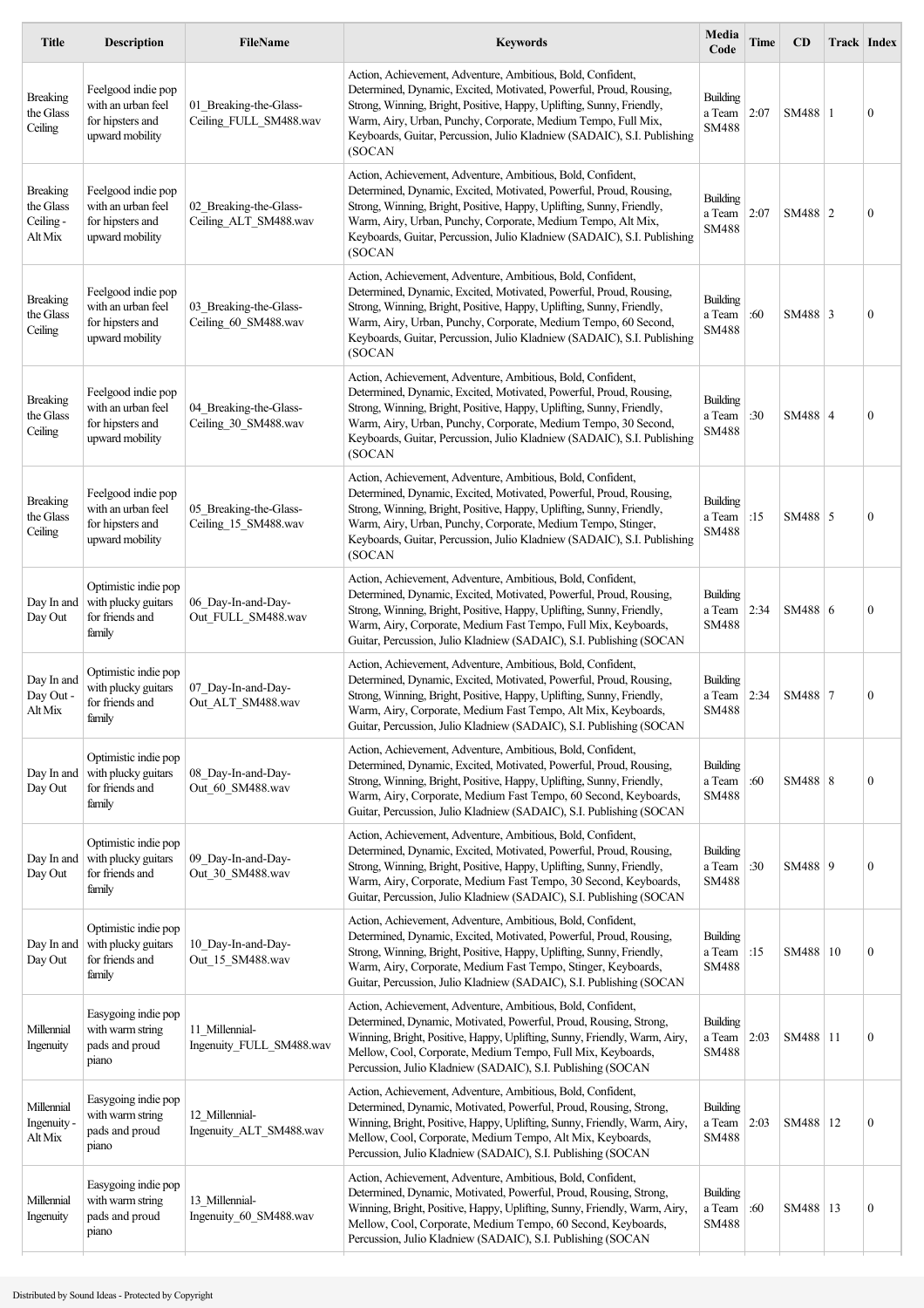| Millennial<br>Ingenuity                 | Easygoing indie pop<br>with warm string<br>pads and proud<br>piano                              | 14 Millennial-<br>Ingenuity 30 SM488.wav  | Action, Achievement, Adventure, Ambitious, Bold, Confident,<br>Determined, Dynamic, Motivated, Powerful, Proud, Rousing, Strong,<br>Winning, Bright, Positive, Happy, Uplifting, Sunny, Friendly, Warm, Airy,<br>Mellow, Cool, Corporate, Medium Tempo, 30 Second, Keyboards,<br>Percussion, Julio Kladniew (SADAIC), S.I. Publishing (SOCAN                              | <b>Building</b><br>a Team<br><b>SM488</b>  | :30  | SM488   14 |    | $\boldsymbol{0}$ |
|-----------------------------------------|-------------------------------------------------------------------------------------------------|-------------------------------------------|---------------------------------------------------------------------------------------------------------------------------------------------------------------------------------------------------------------------------------------------------------------------------------------------------------------------------------------------------------------------------|--------------------------------------------|------|------------|----|------------------|
| Millennial<br>Ingenuity                 | Easygoing indie pop<br>with warm string<br>pads and proud<br>piano                              | 15 Millennial-<br>Ingenuity_15_SM488.wav  | Action, Achievement, Adventure, Ambitious, Bold, Confident,<br>Determined, Dynamic, Motivated, Powerful, Proud, Rousing, Strong,<br>Winning, Bright, Positive, Happy, Uplifting, Sunny, Friendly, Warm, Airy,<br>Mellow, Cool, Corporate, Medium Tempo, Stinger, Keyboards,<br>Percussion, Julio Kladniew (SADAIC), S.I. Publishing (SOCAN                                | <b>Building</b><br>a Team<br><b>SM488</b>  | :10  | SM488   15 |    | $\boldsymbol{0}$ |
| Building a<br>Team                      | Rolling electro pop<br>with driving strings<br>and optimistic<br>guitars for building a<br>team | 16 Building-a-<br>Team_FULL_SM488.wav     | Action, Achievement, Adventure, Ambitious, Bold, Confident,<br>Determined, Dynamic, Excited, Motivated, Powerful, Proud, Rousing,<br>Strong, Winning, Bright, Positive, Happy, Uplifting, Sunny, Friendly,<br>Warm, Airy, Rolling, Corporate, Medium Fast Tempo, Full Mix,<br>Keyboards, Guitar, Strings, Percussion, Julio Kladniew (SADAIC), S.I.<br>Publishing (SOCAN  | Building<br>a Team<br><b>SM488</b>         | 2:20 | SM488   16 |    | $\boldsymbol{0}$ |
| Building a<br>Team - Alt<br>Mix         | Rolling electro pop<br>with driving strings<br>and optimistic<br>guitars for building a<br>team | 17 Building-a-<br>Team_ALT_SM488.wav      | Action, Achievement, Adventure, Ambitious, Bold, Confident,<br>Determined, Dynamic, Excited, Motivated, Powerful, Proud, Rousing,<br>Strong, Winning, Bright, Positive, Happy, Uplifting, Sunny, Friendly,<br>Warm, Airy, Rolling, Corporate, Medium Fast Tempo, Alt Mix,<br>Keyboards, Guitar, Strings, Percussion, Julio Kladniew (SADAIC), S.I.<br>Publishing (SOCAN   | Building<br>a Team<br><b>SM488</b>         | 2:20 | SM488   17 |    | $\boldsymbol{0}$ |
| Building a<br>Team                      | Rolling electro pop<br>with driving strings<br>and optimistic<br>guitars for building a<br>team | 18 Building-a-<br>Team_60_SM488.wav       | Action, Achievement, Adventure, Ambitious, Bold, Confident,<br>Determined, Dynamic, Excited, Motivated, Powerful, Proud, Rousing,<br>Strong, Winning, Bright, Positive, Happy, Uplifting, Sunny, Friendly,<br>Warm, Airy, Rolling, Corporate, Medium Fast Tempo, 60 Second,<br>Keyboards, Guitar, Strings, Percussion, Julio Kladniew (SADAIC), S.I.<br>Publishing (SOCAN | Building<br>a Team<br>SM488                | :60  | SM488      | 18 | $\boldsymbol{0}$ |
| Building a<br>Team                      | Rolling electro pop<br>with driving strings<br>and optimistic<br>guitars for building a<br>team | 19 Building-a-<br>Team_30_SM488.wav       | Action, Achievement, Adventure, Ambitious, Bold, Confident,<br>Determined, Dynamic, Excited, Motivated, Powerful, Proud, Rousing,<br>Strong, Winning, Bright, Positive, Happy, Uplifting, Sunny, Friendly,<br>Warm, Airy, Rolling, Corporate, Medium Fast Tempo, 30 Second,<br>Keyboards, Guitar, Strings, Percussion, Julio Kladniew (SADAIC), S.I.<br>Publishing (SOCAN | <b>Building</b><br>a Team<br><b>SM488</b>  | :30  | SM488   19 |    | $\boldsymbol{0}$ |
| Building a<br>Team                      | Rolling electro pop<br>with driving strings<br>and optimistic<br>guitars for building a<br>team | 20 Building-a-<br>Team_15_SM488.wav       | Action, Achievement, Adventure, Ambitious, Bold, Confident,<br>Determined, Dynamic, Excited, Motivated, Powerful, Proud, Rousing,<br>Strong, Winning, Bright, Positive, Happy, Uplifting, Sunny, Friendly,<br>Warm, Airy, Rolling, Corporate, Medium Fast Tempo, Stinger,<br>Keyboards, Guitar, Strings, Percussion, Julio Kladniew (SADAIC), S.I.<br>Publishing (SOCAN   | Building<br>a Team<br><b>SM488</b>         | :15  | SM488   20 |    | $\boldsymbol{0}$ |
| No One<br>Can Stop<br>Us                | Rolling acoustic pop<br>with breezy guitars<br>for optimism and<br>success in business          | 21_No-One-Can-Stop-<br>Us FULL SM488.wav  | Action, Achievement, Adventure, Ambitious, Bold, Confident,<br>Determined, Dynamic, Excited, Motivated, Powerful, Proud, Rousing,<br>Strong, Winning, Bright, Positive, Happy, Uplifting, Sunny, Friendly,<br>Warm, Airy, Corporate, Medium Tempo, Full Mix, Keyboards, Guitar,<br>Percussion, Julio Kladniew (SADAIC), S.I. Publishing (SOCAN                            | Building<br>a Team $ 2:19$<br><b>SM488</b> |      | SM488 21   |    | $\boldsymbol{0}$ |
| No One<br>Can Stop<br>$Us - Alt$<br>Mix | Rolling acoustic pop<br>with breezy guitars<br>for optimism and<br>success in business          | 22 No-One-Can-Stop-<br>Us_ALT_SM488.wav   | Action, Achievement, Adventure, Ambitious, Bold, Confident,<br>Determined, Dynamic, Excited, Motivated, Powerful, Proud, Rousing,<br>Strong, Winning, Bright, Positive, Happy, Uplifting, Sunny, Friendly,<br>Warm, Airy, Corporate, Medium Tempo, Alt Mix, Keyboards, Guitar,<br>Percussion, Julio Kladniew (SADAIC), S.I. Publishing (SOCAN                             | Building<br>a Team<br><b>SM488</b>         | 2:19 | SM488 22   |    | $\boldsymbol{0}$ |
| No One<br>Can Stop<br>Us                | Rolling acoustic pop<br>with breezy guitars<br>for optimism and<br>success in business          | 23 No-One-Can-Stop-<br>Us_60_SM488.wav    | Action, Achievement, Adventure, Ambitious, Bold, Confident,<br>Determined, Dynamic, Excited, Motivated, Powerful, Proud, Rousing,<br>Strong, Winning, Bright, Positive, Happy, Uplifting, Sunny, Friendly,<br>Warm, Airy, Corporate, Medium Tempo, 60 Second, Keyboards, Guitar,<br>Percussion, Julio Kladniew (SADAIC), S.I. Publishing (SOCAN                           | <b>Building</b><br>a Team<br>SM488         | :60  | SM488 23   |    | $\boldsymbol{0}$ |
| No One<br>Can Stop<br>Us                | Rolling acoustic pop<br>with breezy guitars<br>for optimism and<br>success in business          | 24 No-One-Can-Stop-<br>Us 30 SM488.wav    | Action, Achievement, Adventure, Ambitious, Bold, Confident,<br>Determined, Dynamic, Excited, Motivated, Powerful, Proud, Rousing,<br>Strong, Winning, Bright, Positive, Happy, Uplifting, Sunny, Friendly,<br>Warm, Airy, Corporate, Medium Tempo, 30 Second, Keyboards, Guitar,<br>Percussion, Julio Kladniew (SADAIC), S.I. Publishing (SOCAN                           | <b>Building</b><br>a Team<br><b>SM488</b>  | :30  | SM488 24   |    | $\boldsymbol{0}$ |
| No One<br>Can Stop<br>Us                | Rolling acoustic pop<br>with breezy guitars<br>for optimism and<br>success in business          | 25 No-One-Can-Stop-<br>Us_15_SM488.wav    | Action, Achievement, Adventure, Ambitious, Bold, Confident,<br>Determined, Dynamic, Excited, Motivated, Powerful, Proud, Rousing,<br>Strong, Winning, Bright, Positive, Happy, Uplifting, Sunny, Friendly,<br>Warm, Airy, Corporate, Medium Tempo, Stinger, Keyboards, Guitar,<br>Percussion, Julio Kladniew (SADAIC), S.I. Publishing (SOCAN                             | <b>Building</b><br>a Team<br>SM488         | :15  | SM488 25   |    | $\boldsymbol{0}$ |
| Re-invent<br>the Wheel                  | Driving acoustic<br>pop with spunky<br>guitars and a toe<br>tapping beat                        | 26_Re-invent-the-<br>Wheel_FULL_SM488.wav | Action, Achievement, Adventure, Ambitious, Bold, Confident,<br>Determined, Dynamic, Excited, Motivated, Powerful, Proud, Rousing,<br>Strong, Winning, Bright, Positive, Happy, Uplifting, Sunny, Friendly,<br>Warm, Airy, Corporate, Medium Tempo, Full Mix, Keyboards, Guitar,<br>Percussion, Julio Kladniew (SADAIC), S.I. Publishing (SOCAN                            | <b>Building</b><br>a Team<br>SM488         | 2:06 | SM488 26   |    | $\boldsymbol{0}$ |
| Re-invent<br>the Wheel<br>- Alt Mix     | Driving acoustic<br>pop with spunky<br>guitars and a toe<br>tapping beat                        | 27 Re-invent-the-<br>Wheel_ALT_SM488.wav  | Action, Achievement, Adventure, Ambitious, Bold, Confident,<br>Determined, Dynamic, Excited, Motivated, Powerful, Proud, Rousing,<br>Strong, Winning, Bright, Positive, Happy, Uplifting, Sunny, Friendly,<br>Warm, Airy, Corporate, Medium Tempo, Alt Mix, Keyboards, Guitar,<br>Percussion, Julio Kladniew (SADAIC), S.I. Publishing (SOCAN                             | Building<br>a Team<br>SM488                | 2:06 | SM488 27   |    | $\boldsymbol{0}$ |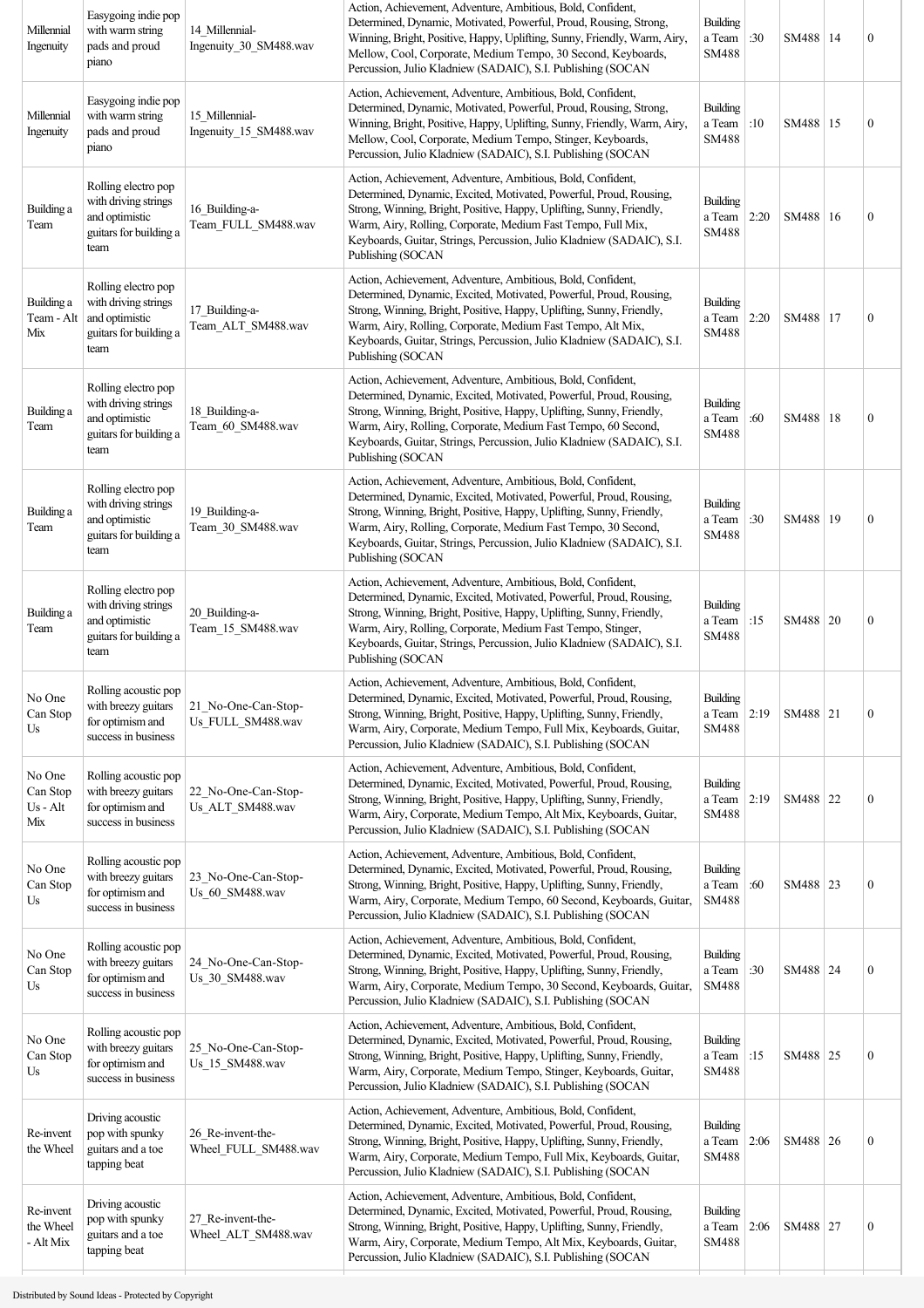| Re-invent<br>the Wheel                      | Driving acoustic<br>pop with spunky<br>guitars and a toe<br>tapping beat               | 28 Re-invent-the-<br>Wheel_60_SM488.wav           | Action, Achievement, Adventure, Ambitious, Bold, Confident,<br>Determined, Dynamic, Excited, Motivated, Powerful, Proud, Rousing,<br>Strong, Winning, Bright, Positive, Happy, Uplifting, Sunny, Friendly,<br>Warm, Airy, Corporate, Medium Tempo, 60 Second, Keyboards, Guitar,<br>Percussion, Julio Kladniew (SADAIC), S.I. Publishing (SOCAN                       | <b>Building</b><br>a Team<br><b>SM488</b> | :60  | SM488 28   | $\boldsymbol{0}$ |
|---------------------------------------------|----------------------------------------------------------------------------------------|---------------------------------------------------|-----------------------------------------------------------------------------------------------------------------------------------------------------------------------------------------------------------------------------------------------------------------------------------------------------------------------------------------------------------------------|-------------------------------------------|------|------------|------------------|
| Re-invent<br>the Wheel                      | Driving acoustic<br>pop with spunky<br>guitars and a toe<br>tapping beat               | 29_Re-invent-the-<br>Wheel 30 SM488.wav           | Action, Achievement, Adventure, Ambitious, Bold, Confident,<br>Determined, Dynamic, Excited, Motivated, Powerful, Proud, Rousing,<br>Strong, Winning, Bright, Positive, Happy, Uplifting, Sunny, Friendly,<br>Warm, Airy, Corporate, Medium Tempo, 30 Second, Keyboards, Guitar,<br>Percussion, Julio Kladniew (SADAIC), S.I. Publishing (SOCAN                       | <b>Building</b><br>a Team<br><b>SM488</b> | :30  | SM488 29   | $\boldsymbol{0}$ |
| Re-invent<br>the Wheel                      | Driving acoustic<br>pop with spunky<br>guitars and a toe<br>tapping beat               | 30 Re-invent-the-<br>Wheel_15_SM488.wav           | Action, Achievement, Adventure, Ambitious, Bold, Confident,<br>Determined, Dynamic, Excited, Motivated, Powerful, Proud, Rousing,<br>Strong, Winning, Bright, Positive, Happy, Uplifting, Sunny, Friendly,<br>Warm, Airy, Corporate, Medium Tempo, Stinger, Keyboards, Guitar,<br>Percussion, Julio Kladniew (SADAIC), S.I. Publishing (SOCAN                         | <b>Building</b><br>a Team<br><b>SM488</b> | :15  | SM488 30   | $\mathbf{0}$     |
| Work in<br>Progress                         | Warm lap top indie<br>with jangle guitars<br>for light activity and<br>technology      | 31_Work-in-<br>Progress_FULL_SM488.wav            | Action, Achievement, Adventure, Ambitious, Bold, Confident,<br>Determined, Dynamic, Excited, Motivated, Powerful, Proud, Rousing,<br>Strong, Winning, Bright, Positive, Happy, Uplifting, Sunny, Friendly,<br>Warm, Airy, Corporate, Medium Fast Tempo, Full Mix, Keyboards,<br>Guitar, Percussion, Julio Kladniew (SADAIC), S.I. Publishing (SOCAN                   | Building<br>a Team<br>SM488               | 2:34 | SM488 31   | $\boldsymbol{0}$ |
| Work in<br>Progress<br>Alt Mix              | Warm lap top indie<br>with jangle guitars<br>for light activity and<br>technology      | 32 Work-in-<br>Progress_ALT_SM488.wav             | Action, Achievement, Adventure, Ambitious, Bold, Confident,<br>Determined, Dynamic, Excited, Motivated, Powerful, Proud, Rousing,<br>Strong, Winning, Bright, Positive, Happy, Uplifting, Sunny, Friendly,<br>Warm, Airy, Corporate, Medium Fast Tempo, Alt Mix, Keyboards,<br>Guitar, Percussion, Julio Kladniew (SADAIC), S.I. Publishing (SOCAN                    | Building<br>a Team<br>SM488               | 2:34 | SM488 32   | $\boldsymbol{0}$ |
| Work in<br>Progress                         | Warm lap top indie<br>with jangle guitars<br>for light activity and<br>technology      | 33 Work-in-<br>Progress 60 SM488.wav              | Action, Achievement, Adventure, Ambitious, Bold, Confident,<br>Determined, Dynamic, Excited, Motivated, Powerful, Proud, Rousing,<br>Strong, Winning, Bright, Positive, Happy, Uplifting, Sunny, Friendly,<br>Warm, Airy, Corporate, Medium Fast Tempo, 60 Second, Keyboards,<br>Guitar, Percussion, Julio Kladniew (SADAIC), S.I. Publishing (SOCAN                  | Building<br>a Team<br><b>SM488</b>        | :60  | SM488 33   | $\mathbf{0}$     |
| Work in<br>Progress                         | Warm lap top indie<br>with jangle guitars<br>for light activity and<br>technology      | 34 Work-in-<br>Progress 30 SM488.wav              | Action, Achievement, Adventure, Ambitious, Bold, Confident,<br>Determined, Dynamic, Excited, Motivated, Powerful, Proud, Rousing,<br>Strong, Winning, Bright, Positive, Happy, Uplifting, Sunny, Friendly,<br>Warm, Airy, Corporate, Medium Fast Tempo, 30 Second, Keyboards,<br>Guitar, Percussion, Julio Kladniew (SADAIC), S.I. Publishing (SOCAN                  | <b>Building</b><br>a Team<br>SM488        | :30  | SM488 34   | $\mathbf{0}$     |
| Work in<br>Progress                         | Warm lap top indie<br>with jangle guitars<br>for light activity and<br>technology      | 35 Work-in-<br>Progress 15 SM488.wav              | Action, Achievement, Adventure, Ambitious, Bold, Confident,<br>Determined, Dynamic, Excited, Motivated, Powerful, Proud, Rousing,<br>Strong, Winning, Bright, Positive, Happy, Uplifting, Sunny, Friendly,<br>Warm, Airy, Corporate, Medium Fast Tempo, Stinger, Keyboards,<br>Guitar, Percussion, Julio Kladniew (SADAIC), S.I. Publishing (SOCAN                    | <b>Building</b><br>a Team<br><b>SM488</b> | :15  | SM488 35   | $\boldsymbol{0}$ |
| Achieving<br>the<br>Impossible              | Foot stomping indie<br>folk with bright<br>piano and tinkling<br>bells                 | 36_Achieving-the-<br>Impossible_FULL_SM488.wav    | Action, Achievement, Adventure, Ambitious, Bold, Confident,<br>Determined, Dynamic, Excited, Motivated, Powerful, Proud, Rousing,<br>Strong, Winning, Bright, Positive, Happy, Uplifting, Sunny, Friendly,<br>Warm, Airy, Corporate, Medium Tempo, Full Mix, Keyboards, Guitar,<br>Percussion, Julio Kladniew (SADAIC), S.I. Publishing (SOCAN                        | <b>Building</b><br>a Team<br><b>SM488</b> | 2:07 | SM488 36   | $\mathbf{0}$     |
| Achieving<br>the<br>Impossible<br>- Alt Mix | Foot stomping indie<br>folk with bright<br>piano and tinkling<br>bells                 | 37 Achieving-the-<br>Impossible ALT SM488.wav     | Action, Achievement, Adventure, Ambitious, Bold, Confident,<br>Determined, Dynamic, Excited, Motivated, Powerful, Proud, Rousing,<br>Strong, Winning, Bright, Positive, Happy, Uplifting, Sunny, Friendly,<br>Warm, Airy, Corporate, Medium Tempo, Alt Mix, Keyboards, Guitar,<br>Percussion, Julio Kladniew (SADAIC), S.I. Publishing (SOCAN                         | Building<br>a Team<br>SM488               | 2:07 | SM488 37   | $\boldsymbol{0}$ |
| Achieving<br>the<br>Impossible              | Foot stomping indie<br>folk with bright<br>piano and tinkling<br>bells                 | 38_Achieving-the-<br>Impossible_60_SM488.wav      | Action, Achievement, Adventure, Ambitious, Bold, Confident,<br>Determined, Dynamic, Excited, Motivated, Powerful, Proud, Rousing,<br>Strong, Winning, Bright, Positive, Happy, Uplifting, Sunny, Friendly,<br>Warm, Airy, Corporate, Medium Tempo, 60 Second, Keyboards, Guitar,<br>Percussion, Julio Kladniew (SADAIC), S.I. Publishing (SOCAN                       | <b>Building</b><br>a Team<br>SM488        | :60  | SM488 38   | $\boldsymbol{0}$ |
| Achieving<br>the<br>Impossible              | Foot stomping indie<br>folk with bright<br>piano and tinkling<br>bells                 | 39_Achieving-the-<br>Impossible_30_SM488.wav      | Action, Achievement, Adventure, Ambitious, Bold, Confident,<br>Determined, Dynamic, Excited, Motivated, Powerful, Proud, Rousing,<br>Strong, Winning, Bright, Positive, Happy, Uplifting, Sunny, Friendly,<br>Warm, Airy, Corporate, Medium Tempo, 30 Second, Keyboards, Guitar,<br>Percussion, Julio Kladniew (SADAIC), S.I. Publishing (SOCAN                       | <b>Building</b><br>a Team<br>SM488        | :30  | SM488 39   | $\boldsymbol{0}$ |
| Achieving<br>the<br>Impossible              | Foot stomping indie<br>folk with bright<br>piano and tinkling<br>bells                 | 40_Achieving-the-<br>Impossible_15_SM488.wav      | Action, Achievement, Adventure, Ambitious, Bold, Confident,<br>Determined, Dynamic, Excited, Motivated, Powerful, Proud, Rousing,<br>Strong, Winning, Bright, Positive, Happy, Uplifting, Sunny, Friendly,<br>Warm, Airy, Uplifting, Anthemic, Corporate, Medium Tempo, Stinger,<br>Keyboards, Guitar, Percussion, Julio Kladniew (SADAIC), S.I. Publishing<br>(SOCAN | <b>Building</b><br>a Team<br><b>SM488</b> | :15  | SM488   40 | $\boldsymbol{0}$ |
| Go Further<br>Than You<br>Can See           | Friendly, toe<br>tapping indie pop<br>with shimmering<br>synths and feelgood<br>melody | 41 Go-Further-Than-You-<br>Can-See_FULL_SM488.wav | Airy, Mellow, Bright, Friendly, Motivated, Shimmering, Rolling, Easygoing,<br>Relaxed, Technology, Business, Flowing, Optimistic, Pleasant, Positive,<br>Smooth, Sunny, Uplifting, Light, Dreamy, Honest, Caring, Corporate,<br>Medium Tempo, Full Mix, Keyboards, Strings, Percussion, Julio Kladniew<br>(SADAIC), S.I. Publishing (SOCAN                            | Building<br>a Team<br>SM488               | 2:32 | SM488   41 | $\boldsymbol{0}$ |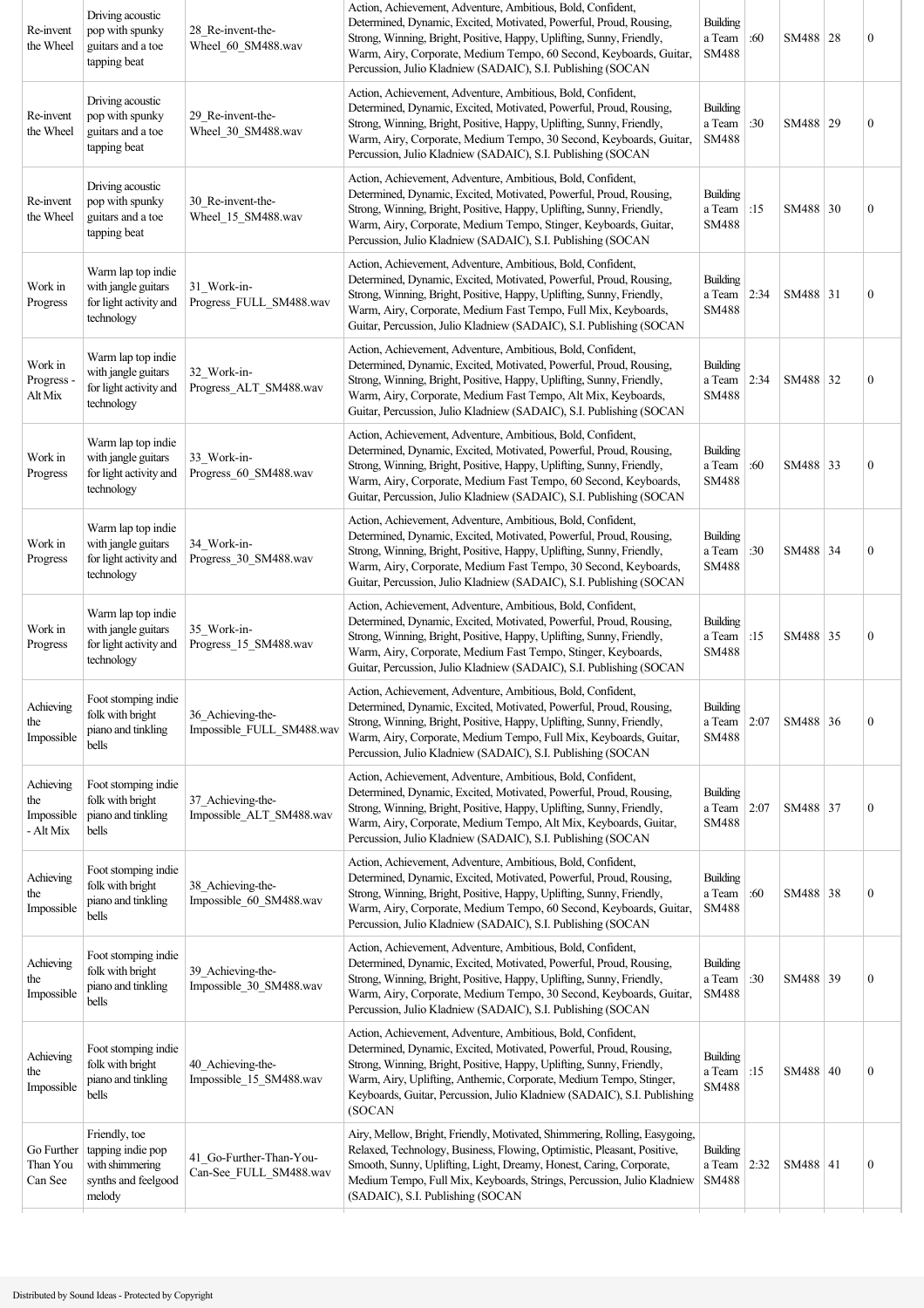| Go Further<br>Than You<br>Can See -<br>Alt Mix | Friendly, toe<br>tapping indie pop<br>with shimmering<br>synths and feelgood<br>melody | 42 Go-Further-Than-You-<br>Can-See_ALT_SM488.wav | Airy, Mellow, Bright, Friendly, Motivated, Shimmering, Rolling, Easygoing,<br>Relaxed, Technology, Business, Flowing, Optimistic, Pleasant, Positive,<br>Smooth, Sunny, Uplifting, Light, Dreamy, Honest, Caring, Corporate,<br>Medium Tempo, Alt Mix, Keyboards, Strings, Percussion, Julio Kladniew<br>(SADAIC), S.I. Publishing (SOCAN                               | <b>Building</b><br>a Team<br><b>SM488</b> | 2:30 | SM488   42 | $\boldsymbol{0}$ |
|------------------------------------------------|----------------------------------------------------------------------------------------|--------------------------------------------------|-------------------------------------------------------------------------------------------------------------------------------------------------------------------------------------------------------------------------------------------------------------------------------------------------------------------------------------------------------------------------|-------------------------------------------|------|------------|------------------|
| Go Further<br>Than You<br>Can See              | Friendly, toe<br>tapping indie pop<br>with shimmering<br>synths and feelgood<br>melody | 43_Go-Further-Than-You-<br>Can-See_60_SM488.wav  | Airy, Mellow, Bright, Friendly, Motivated, Shimmering, Rolling, Easygoing,<br>Relaxed, Technology, Business, Flowing, Optimistic, Pleasant, Positive,<br>Smooth, Sunny, Uplifting, Light, Dreamy, Honest, Caring, Corporate,<br>Medium Tempo, 60 Second, Keyboards, Strings, Percussion, Julio<br>Kladniew (SADAIC), S.I. Publishing (SOCAN                             | <b>Building</b><br>a Team<br><b>SM488</b> | :60  | SM488   43 | $\boldsymbol{0}$ |
| Go Further<br>Than You<br>Can See              | Friendly, toe<br>tapping indie pop<br>with shimmering<br>synths and feelgood<br>melody | 44 Go-Further-Than-You-<br>Can-See 30 SM488.wav  | Airy, Mellow, Bright, Friendly, Motivated, Shimmering, Rolling, Easygoing,<br>Relaxed, Technology, Business, Flowing, Optimistic, Pleasant, Positive,<br>Smooth, Sunny, Uplifting, Light, Dreamy, Honest, Caring, Corporate,<br>Medium Tempo, 30 Second, Keyboards, Strings, Percussion, Julio<br>Kladniew (SADAIC), S.I. Publishing (SOCAN                             | <b>Building</b><br>a Team<br>SM488        | :30  | SM488 44   | $\boldsymbol{0}$ |
| Go Further<br>Than You<br>Can See              | Friendly, toe<br>tapping indie pop<br>with shimmering<br>synths and feelgood<br>melody | 45 Go-Further-Than-You-<br>Can-See 15 SM488.wav  | Airy, Mellow, Bright, Friendly, Motivated, Shimmering, Rolling, Easygoing,<br>Relaxed, Technology, Business, Flowing, Optimistic, Pleasant, Positive,<br>Smooth, Sunny, Uplifting, Light, Dreamy, Honest, Caring, Corporate,<br>Medium Tempo, Stinger, Keyboards, Strings, Percussion, Julio Kladniew<br>(SADAIC), S.I. Publishing (SOCAN                               | <b>Building</b><br>a Team<br><b>SM488</b> | :15  | SM488   45 | $\boldsymbol{0}$ |
| Become<br>Who You<br>Really Are                | Relaxed indie pop<br>anthem with jangle<br>guitars and big<br>handclaps                | 46 Become-Who-You-Really-<br>Are FULL SM488.wav  | Action, Achievement, Adventure, Ambitious, Bold, Confident,<br>Determined, Dynamic, Excited, Motivated, Powerful, Proud, Rousing,<br>Strong, Winning, Bright, Positive, Happy, Uplifting, Sunny, Friendly,<br>Warm, Airy, Uplifting, Anthemic, Corporate, Medium Tempo, Full Mix,<br>Keyboards, Guitar, Percussion, Julio Kladniew (SADAIC), S.I. Publishing<br>(SOCAN  | <b>Building</b><br>a Team<br><b>SM488</b> | 2:03 | SM488   46 | $\boldsymbol{0}$ |
| Become<br>Who You<br>Really Are<br>- Alt Mix   | Relaxed indie pop<br>anthem with jangle<br>guitars and big<br>handclaps                | 47 Become-Who-You-Really-<br>Are ALT SM488.wav   | Action, Achievement, Adventure, Ambitious, Bold, Confident,<br>Determined, Dynamic, Excited, Motivated, Powerful, Proud, Rousing,<br>Strong, Winning, Bright, Positive, Happy, Uplifting, Sunny, Friendly,<br>Warm, Airy, Uplifting, Anthemic, Corporate, Medium Tempo, Alt Mix,<br>Keyboards, Guitar, Percussion, Julio Kladniew (SADAIC), S.I. Publishing<br>(SOCAN   | <b>Building</b><br>a Team<br>SM488        | 2:03 | SM488 47   | $\boldsymbol{0}$ |
| Become<br>Who You<br>Really Are                | Relaxed indie pop<br>anthem with jangle<br>guitars and big<br>handclaps                | 48 Become-Who-You-Really-<br>Are 60 SM488.wav    | Action, Achievement, Adventure, Ambitious, Bold, Confident,<br>Determined, Dynamic, Excited, Motivated, Powerful, Proud, Rousing,<br>Strong, Winning, Bright, Positive, Happy, Uplifting, Sunny, Friendly,<br>Warm, Airy, Uplifting, Anthemic, Corporate, Medium Tempo, 60 Second,<br>Keyboards, Guitar, Percussion, Julio Kladniew (SADAIC), S.I. Publishing<br>(SOCAN | <b>Building</b><br>a Team<br><b>SM488</b> | :60  | SM488 48   | $\boldsymbol{0}$ |
| Become<br>Who You<br>Really Are                | Relaxed indie pop<br>anthem with jangle<br>guitars and big<br>handclaps                | 49 Become-Who-You-Really-<br>Are_30_SM488.wav    | Action, Achievement, Adventure, Ambitious, Bold, Confident,<br>Determined, Dynamic, Excited, Motivated, Powerful, Proud, Rousing,<br>Strong, Winning, Bright, Positive, Happy, Uplifting, Sunny, Friendly,<br>Warm, Airy, Uplifting, Anthemic, Corporate, Medium Tempo, 30 Second,<br>Keyboards, Guitar, Percussion, Julio Kladniew (SADAIC), S.I. Publishing<br>(SOCAN | <b>Building</b><br>a Team<br>SM488        | :30  | SM488 49   | $\boldsymbol{0}$ |
| Become<br>Who You<br>Really Are                | Relaxed indie pop<br>anthem with jangle<br>guitars and big<br>handclaps                | 50 Become-Who-You-Really-<br>Are 15 SM488.wav    | Action, Achievement, Adventure, Ambitious, Bold, Confident,<br>Determined, Dynamic, Excited, Motivated, Powerful, Proud, Rousing,<br>Strong, Winning, Bright, Positive, Happy, Uplifting, Sunny, Friendly,<br>Warm, Airy, Uplifting, Anthemic, Corporate, Medium Tempo, Stinger,<br>Keyboards, Guitar, Percussion, Julio Kladniew (SADAIC), S.I. Publishing<br>(SOCAN   | <b>Building</b><br>a Team<br><b>SM488</b> | :15  | SM488 50   | $\boldsymbol{0}$ |
| Make the<br>Time<br>Count                      | Proud, optimistic<br>indie pop with<br>warm guitars and<br>hopeful piano               | 51_Make-the-Time-<br>Count_FULL_SM488.wav        | Airy, Mellow, Bright, Friendly, Motivated, Relaxed, Technology, Business,<br>Flowing, Optimistic, Pleasant, Positive, Smooth, Sunny, Uplifting, Light,<br>Dreamy, Honest, Caring, Classical, Building, Hopeful, Productive,<br>Corporate, Medium Tempo, Full Mix, Keyboards, Guitar, Percussion,<br>Julio Kladniew (SADAIC), S.I. Publishing (SOCAN                     | <b>Building</b><br>a Team<br>SM488        | 2:34 | SM488 51   | $\boldsymbol{0}$ |
| Make the<br>Time<br>Count -<br>Alt Mix         | Proud, optimistic<br>indie pop with<br>warm guitars and<br>hopeful piano               | 52 Make-the-Time-<br>Count_ALT_SM488.wav         | Airy, Mellow, Bright, Friendly, Motivated, Relaxed, Technology, Business,<br>Flowing, Optimistic, Pleasant, Positive, Smooth, Sunny, Uplifting, Light,<br>Dreamy, Honest, Caring, Classical, Building, Hopeful, Productive,<br>Corporate, Medium Tempo, Alt Mix, Keyboards, Guitar, Percussion, Julio<br>Kladniew (SADAIC), S.I. Publishing (SOCAN                      | <b>Building</b><br>a Team<br><b>SM488</b> | 2:34 | SM488 52   | $\boldsymbol{0}$ |
| Make the<br>Time<br>Count                      | Proud, optimistic<br>indie pop with<br>warm guitars and<br>hopeful piano               | 53 Make-the-Time-<br>Count_60_SM488.wav          | Airy, Mellow, Bright, Friendly, Motivated, Relaxed, Technology, Business,<br>Flowing, Optimistic, Pleasant, Positive, Smooth, Sunny, Uplifting, Light,<br>Dreamy, Honest, Caring, Classical, Building, Hopeful, Productive,<br>Corporate, Medium Tempo, 60 Second, Keyboards, Guitar, Percussion,<br>Julio Kladniew (SADAIC), S.I. Publishing (SOCAN                    | <b>Building</b><br>a Team<br><b>SM488</b> | :60  | SM488 53   | $\boldsymbol{0}$ |
| Make the<br>Time<br>Count                      | Proud, optimistic<br>indie pop with<br>warm guitars and<br>hopeful piano               | 54_Make-the-Time-<br>Count 30 SM488.wav          | Airy, Mellow, Bright, Friendly, Motivated, Relaxed, Technology, Business,<br>Flowing, Optimistic, Pleasant, Positive, Smooth, Sunny, Uplifting, Light,<br>Dreamy, Honest, Caring, Classical, Building, Hopeful, Productive,<br>Corporate, Medium Tempo, 30 Second, Keyboards, Guitar, Percussion,<br>Julio Kladniew (SADAIC), S.I. Publishing (SOCAN                    | <b>Building</b><br>a Team<br>SM488        | :30  | SM488 54   | $\boldsymbol{0}$ |
| Make the<br>Time<br>Count                      | Proud, optimistic<br>indie pop with<br>warm guitars and<br>hopeful piano               | 55 Make-the-Time-<br>Count_15_SM488.wav          | Airy, Mellow, Bright, Friendly, Motivated, Relaxed, Technology, Business,<br>Flowing, Optimistic, Pleasant, Positive, Smooth, Sunny, Uplifting, Light,<br>Dreamy, Honest, Caring, Classical, Building, Hopeful, Productive,<br>Corporate, Medium Tempo, Stinger, Keyboards, Guitar, Percussion, Julio<br>Kladniew (SADAIC), S.I. Publishing (SOCAN                      | <b>Building</b><br>a Team<br>SM488        | :15  | SM488 55   | $\boldsymbol{0}$ |